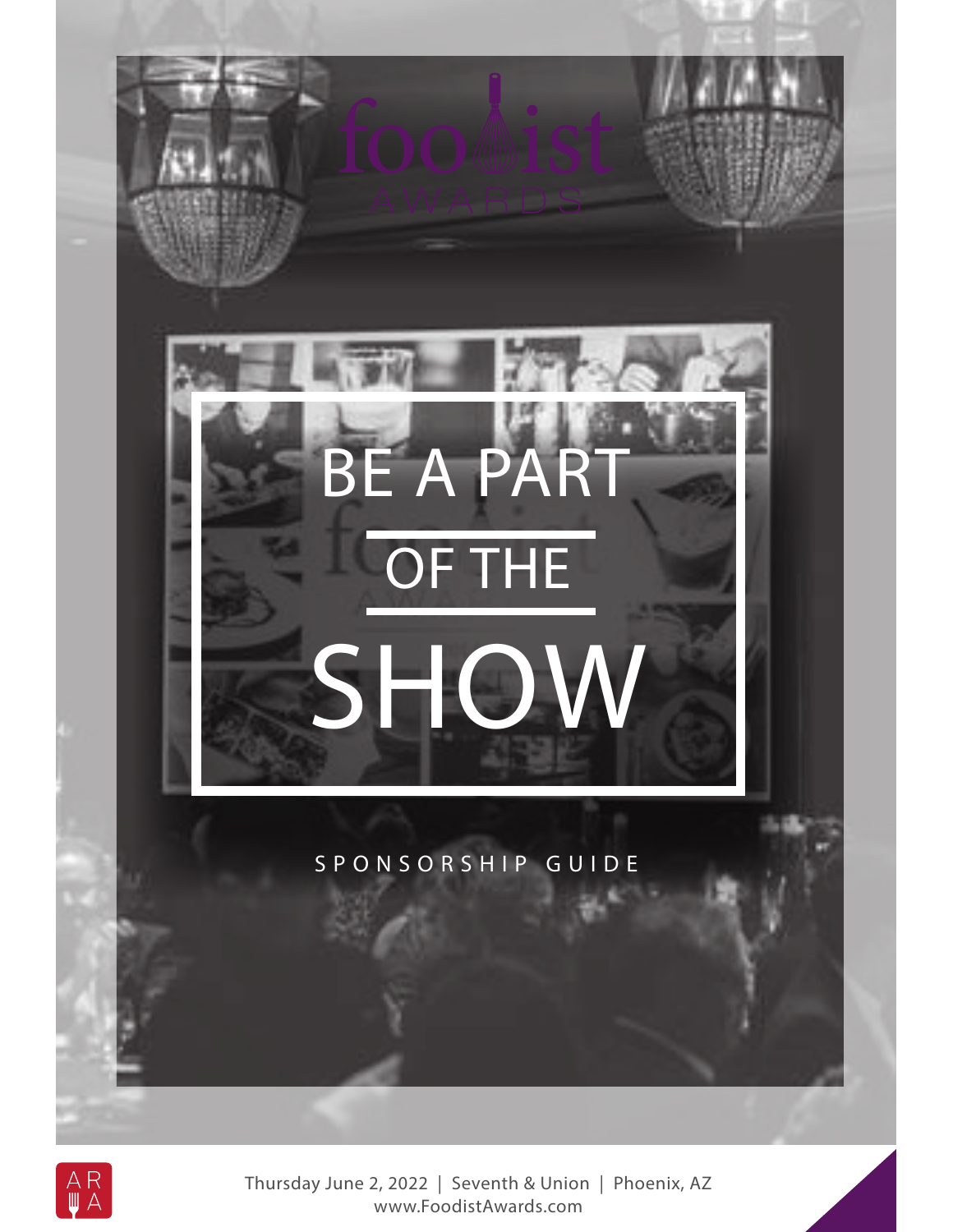

# THE AWARDS SHOW

Every year, the Arizona Restaurant Association invites the industry and foodie fanatics to have a seat at our table as we celebrate the accomplishments of our entire industry, while shining light on some bright and talented stars who are the best of the best in that year. For the 8h Annual celebration in June, our goal is to bring everyone back together to celebrate in-person for the first time since 2019.

ONE PRESTIGIOUS evening devoted to CELEBRATING THE MOST AMAZING TASTES, FACES AND PLACES IN ARIZONA FOOD AND BEVERAGE







So join us as we honor the culinary minds that have helped shape Arizona's culinary landscape. Some cook regularly in their kitchen; some dream of the next great concept; some mix it up behind the bar; and others manage foodservice solutions. All contributed to an exciting year of exhilarating food developments.

Arizona's food scene is thriving, thanks in no small part to trailblazing chefs, mixologists, entrepreneurs, and restaurateurs who make certain that it never gets stale.

# Be A Part of the Show

An evening affair with a sit-down dinner and libations, Foodist Awards is your opportunity to be a major player in the premier awards event of Arizona's restaurant industry getting your name in front of over 300 of the State's most passionate consumers and industry professionals.

Sponsors may take advantage of the show's extensive marketing and social media platforms, working closely with the association to create unique and individualized activations for maximum exposure to fans and attendees. All companies and brands receive personalized attention to ensure that proposals, event activations and marketing opportunities are customized to fit the needs and goals of each sponsor.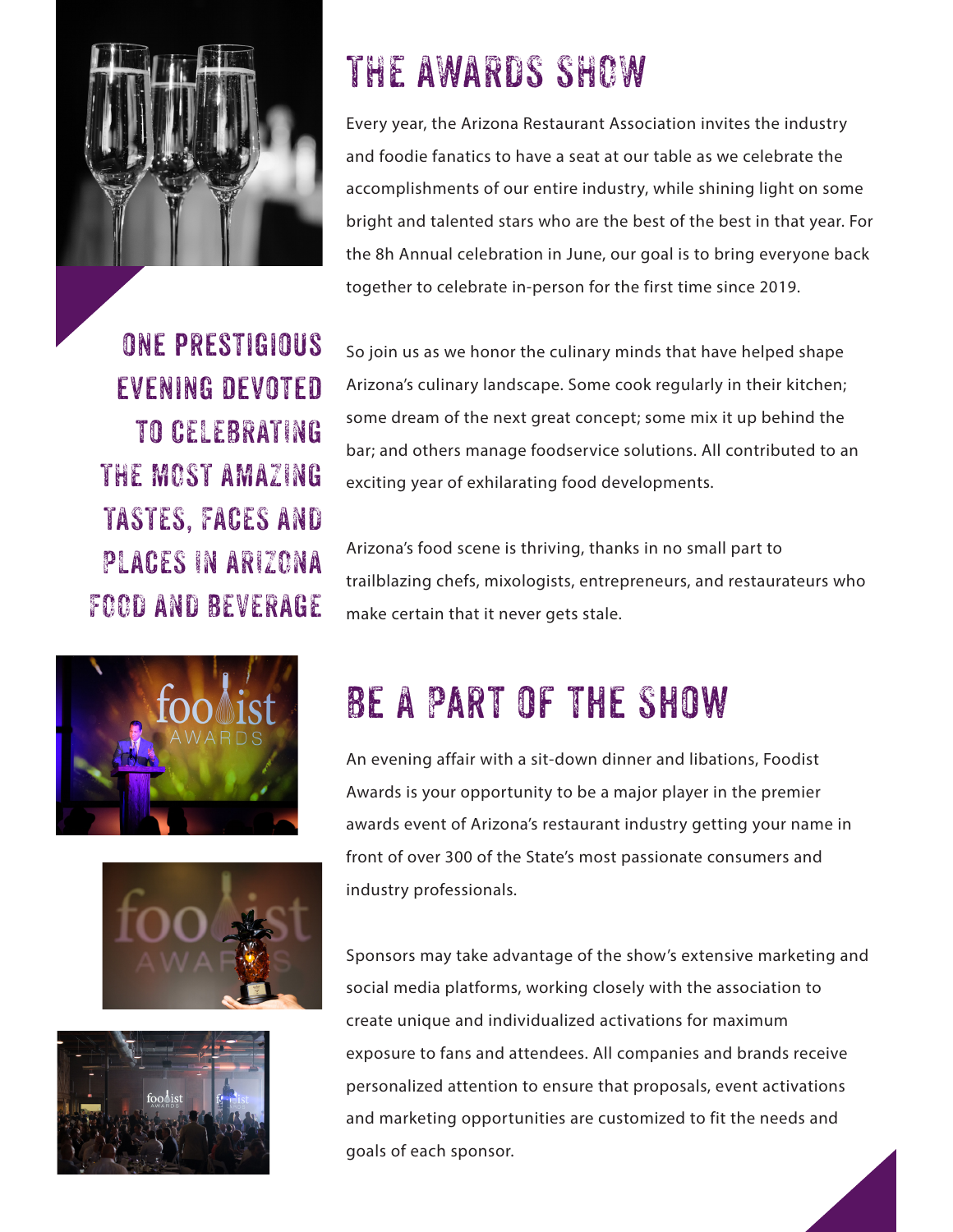## SPONSORSHIP OPPORTUNITIES

#### **PRESENTING \$12,500**

- Full table 10 tickets to event
- Reserved VIP Lounge area
- Award Category ownership
- Name and logo recognition on step & repeat
- Dedicated e-blast to ARA database
- Name and logo recognition on all media outreach
- Banner ad, name & logo on FOODISTAWARDS.COM
- Logo featured in reception video
- Banner ad on AZRESTAURANT.ORG for two weeks
- Full page ad in award show program

## **GOLD PLATE \$10,000**

- Full table 10 tickets to event
- Award Category ownership
- Dedicated e-blast to ARA database
- Branded table cards for each table
- Banner ad, name & logo on FOODISTAWARDS.COM
- Logo featured in reception video
- Banner ad on AZRESTAURANT.ORG for two weeks
- Full page ad in award show program

### **PRODUCTION \$7,500**

- 8 tickets to event
- Company recognition throughout award show as production sponsor and partner
- Name & logo on FOODISTAWARDS.COM
- Logo featured in reception video
- Banner ad on AZRESTAURANT.ORG for two weeks
- Full page ad in award show program

#### **RED CARPET** \$5,000

- 6 tickets to event
- Name and logo recognition on step & repeat
- Dedicated e-blast to ARA database
- Banner ad, name & logo on FOODISTAWARDS.COM
- Logo featured in reception video
- Banner ad on AZRESTAURANT.ORG for two weeks
- Full page ad in award show program

#### **VIDEO** \$3,500 \$

- 6 tickets to event
- Logo presence on selected Award Video
- Banner ad, name & logo on FOODISTAWARDS.COM
- Banner ad on AZRESTAURANT.ORG for two weeks
- Full page ad in award show program

### **PHOTOBOOTH \$3,000**

- 6 tickets to event
- 
- Logo presence  $\alpha$  all  $\alpha$  bhoto booth photos Banner ad **NAME & FOODISTAWARDS.COM** sold
	- Banner ad on AzRESTAURANT.ORG for two weeks
- Full page ad in award show program
- **VALET \$2,750**
	- 4 tickets to event
- Logo presence on all Valet signage
- Valet sponsor for all event attendees
- Recognition in all event communication as valet sponsor
- Name & logo on FOODISTAWARDS.COM
- Full page ad in award show program

### **SAFE RIDE HOME \$2,500**

- 4 tickets to event
- Logo presence on valet platform as safe ride home sponsor
- 
- Donated safe
- Name & logo on FOODISTAWARDS.COM
- Full page ad in award show program

#### **AWARD SPONSOR \$2,000**

- 4 tickets to event
- Award Category ownership
- Banner ad, name & logo on FOODISTAWARDS.COM
- Banner ad on AZRESTAURANT.ORG for two weeks
- Full page ad in award show program

#### BEVERAGE STATION PRODUCT **\$1,500**

- Host tasting station during event welcome reception
- 2 tickets to event sold
	- Branded booth space
	- Name & logo on FOODISTAWARDS.COM
	- Full page ad in award show program

#### **TASTING STATION \$1,500**

- Host tasting station during event opening reception
- 2 tickets to event
- Branded booth space
- Name & logo on FOODISTAWARDS.COM
- Full page ad in award show program

#### **MEDIA SPONSOR In-kind**

- 2 tickets to event
- Banner ad on AZRESTAURANT.ORG for two weeks
- Name & logo on FOODISTAWARDS.COM
- Full page ad in award show program

#### PROGRAM ADVERTISEMENT \$350

• Full page advertisement in event program



- Recognition in  $\mathbb{R}$   $\mathbb{R}$   $\mathbb{R}$  as safe ride home sponsor
- SOL
- 
- 

- 
- -
	-
-